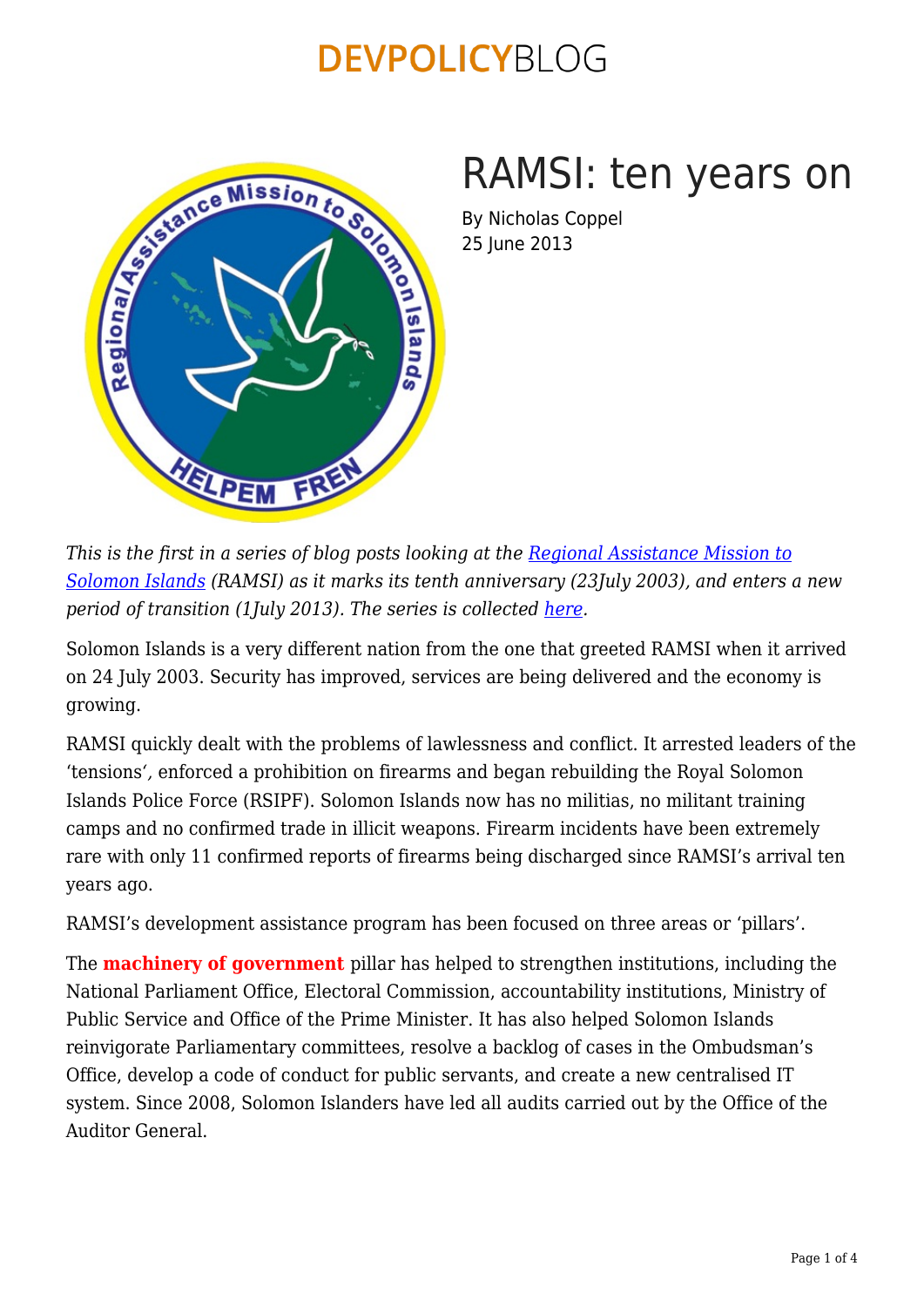The **law and justice** pillar has produced a number of key outcomes since 2003, notably the restoration of law and order and the surrender of almost 4,000 firearms. It has brought correctional facilities up to UN standards; and is working to rebuild the Solomon Islands justice system so it can operate effectively, fairly and openly. Solomon Islanders now head the majority of the nation's law and justice posts – with the Chief Justice, Attorney-General, Director of Public Prosecutions, Public Solicitor and Commissioner for Correctional Services all being Solomon Islanders. The correctional service now operates with minimal adviser support. A serious shortage of legal workers to staff the justice system continues to present challenges. Crime is stable at low rates.

The **economic governance** pillar has helped achieve a substantial recovery in the Solomon Islands economy and public finances. This has been facilitated by the restoration of law and order, successive governments displaying fiscal discipline and control and a commitment to economic and financial reforms, and the support of development partners.

Over the past decade, the economy has grown steadily and by over 80 per cent in real terms, interrupted only by the effects of the Global Financial Crisis (GFC) in 2009. Government revenue, which had been severely constrained, has recovered strongly and government expenditure has grown and become more controlled. The government has delivered mainly balanced or surplus budgets over the past decade. This fiscal discipline, combined with debt workouts and agreements in the early period of RAMSI and no new borrowing over the past decade, has seen an impressive turnaround in the public sector's debt position. This has positioned the Government to be able to undertake limited new borrowing for high quality infrastructure / social investments.

The stability over the past decade has provided an environment in which investment and trade have been able to grow. This has buoyed the private sector, providing increased employment and other opportunities for Solomon Islanders to support themselves and to contribute productively to society. Economic reforms that have been introduced, including cuts to import tariffs, have helped to reduce costs and stimulate growth. The introduction of telecommunications competition in 2010 has led to better coverage and halved retail costs.

The achievements over the last decade need to be viewed in the context of the events over the five years or so prior to RAMSI's arrival. Between 1998 and 2003, the economy and public finances of Solomon Islands experienced a massive collapse – real GDP fell by around 62 per cent and the decline in real GDP per capita was even greater as the population continued to grow.

While good progress has been made in relation to economic and public finance outcomes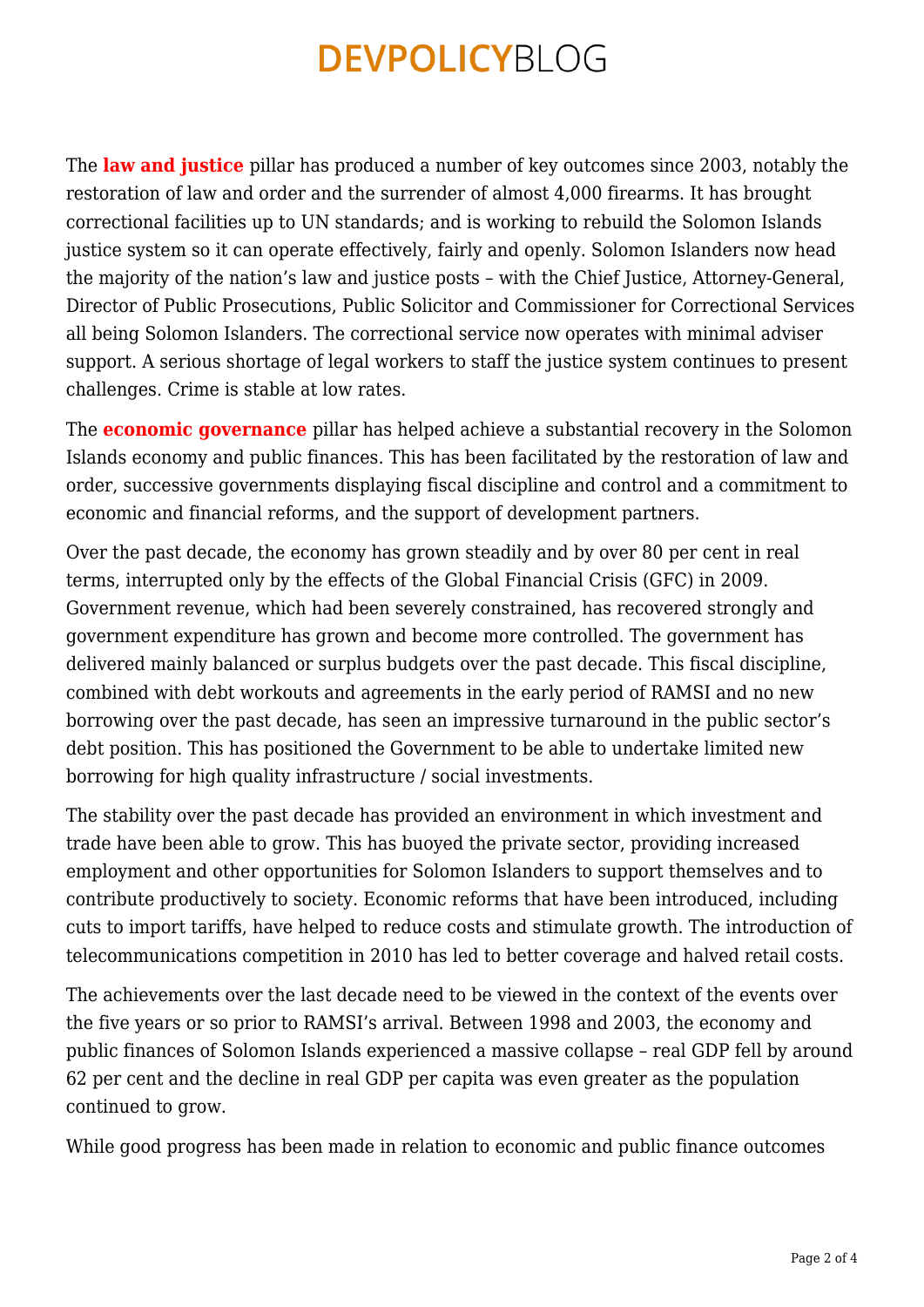over the past decade, future progress will depend upon continuing fiscal policy discipline and reforms being cemented and enhanced. The GFC period demonstrated how vulnerable and fragile the economy is to shocks. In an environment where logging has been occurring at an unsustainable rate and is expected to fall away sharply over the medium term, this adds to risks around macroeconomic stability and growth.

#### **RAMSI is changing**

RAMSI is changing because of the progress that has been made. The Solomon Islands Government and RAMSI have decided that the time is right for changes to make RAMSI a policing-only mission.

On 1 July 2013, RAMSI's development assistance programs will shift across to the bilateral aid programs managed out of the Australian and New Zealand High Commissions.

RAMSI's military component will leave Solomon Islands in July/August 2013 sending a clear signal that Solomon Islands no longer needs an extraordinary intervention involving a foreign military force. They are leaving because their job is done (the last time the military were formally called upon to assist the police restore public order was in 2006). Today, the security challenges facing Solomon Islands, such as the risk of public disorder and family violence, are handled by the Royal Solomon Islands Police Force. The RSIPF are fully in charge of everyday policing.

However RAMSI's Participating Police Force will stay in Solomon Islands for four more years. They will continue to provide training and support to the RSIPF especially in leadership development, public order management, logistics, human resources and administration. They will retain their armed capability to back-up the RSIPF where needed and as requested.

Over the next four years, RAMSI will remain a regional mission with all Pacific Island countries contributing police officers. The Pacific Islands Forum will retain broad oversight of RAMSI's activities in Solomon Islands.

*Nicholas Coppel is [RAMSI's](http://www.ramsi.org/) Special Coordinator, a position he has held since March 2011. He is a senior Australian career diplomat with previous postings to Papua New Guinea (Deputy High Commissioner), the Philippines (Deputy Chief of Mission) and the United States of America.*

**About the author/s Nicholas Coppel**